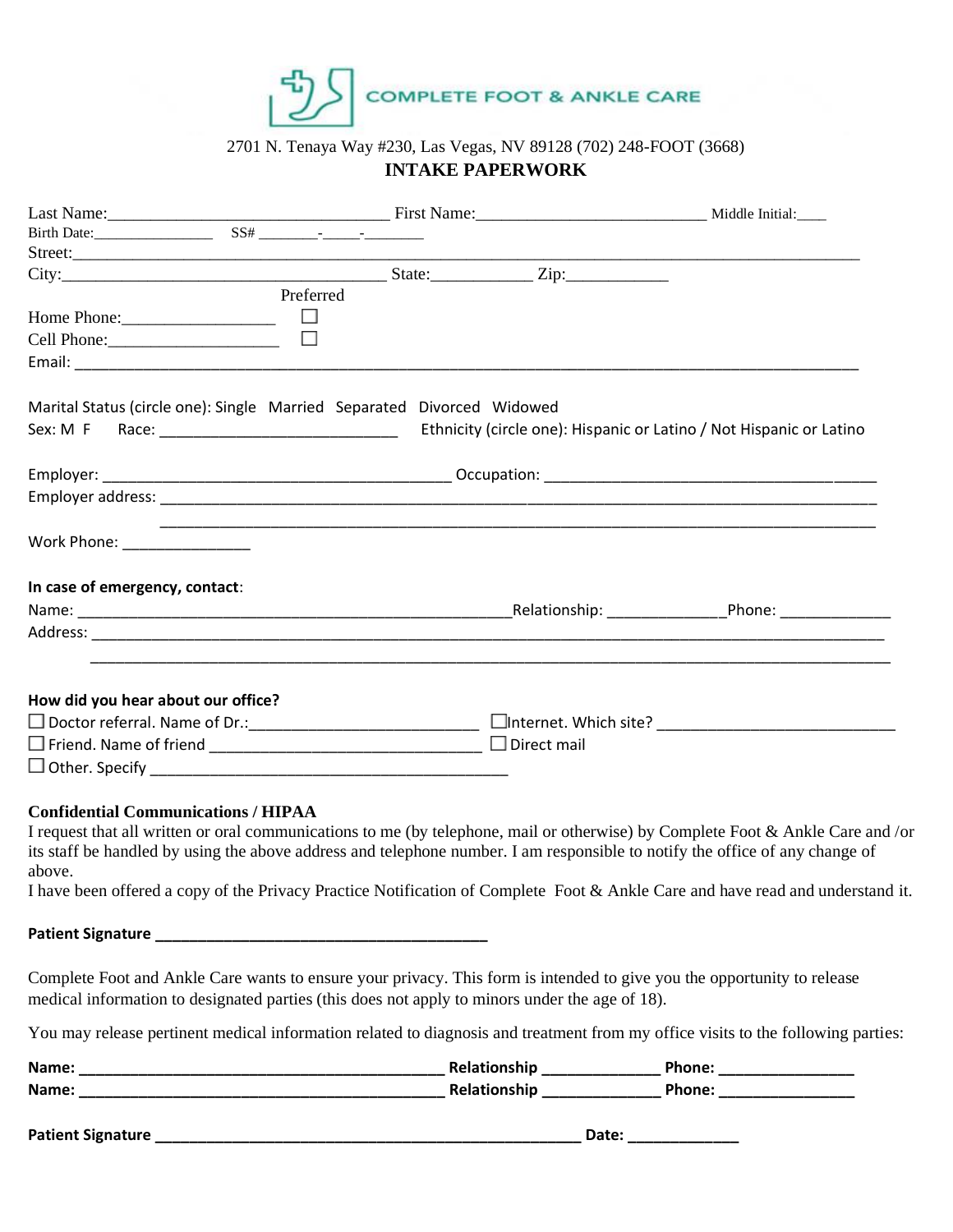## **Insurance Information**

| <b>Secondary Insurance</b>                                                       |                                                                                                                                    |  |
|----------------------------------------------------------------------------------|------------------------------------------------------------------------------------------------------------------------------------|--|
|                                                                                  |                                                                                                                                    |  |
|                                                                                  |                                                                                                                                    |  |
|                                                                                  |                                                                                                                                    |  |
|                                                                                  |                                                                                                                                    |  |
| Policy # __________________________________Group # _____________________________ | ,我们也不能在这里的,我们也不能在这里的,我们也不能在这里的,我们也不能不能在这里的。""我们,我们也不能不能不能不能不能不能不能不能不能不能不能不能不能不能不                                                   |  |
| <b>Assignment and Release</b>                                                    |                                                                                                                                    |  |
|                                                                                  |                                                                                                                                    |  |
|                                                                                  | directly to Complete Foot & Ankle Care all insurance benefite, if any, otherwise payable to me for services rendered. I understand |  |

that I am financially responsible for all insurance submissions.

Responsible Party Signature: example and the Relationship: example and Date:

## **MEDICARE AUTHORIZATION**

I request that payment of authorized Medicare benefits be made on my behalf to Complete Foot & Ankle Care for any services furnished to me by that physician. I authorize any holder of medical information about me to release to Complete Foot & Ankle Care and its agents any information needed to determine these benefits or the benefits payable for related services. I understand my signature requests that payment be made and authorize release of medical information necessary to pay the claim. If **"**other health insurance**"** is indicated in item 9 of the HCJA-1500 form or elsewhere on other approved claim forms or electronically submitted claims, my signature authorizes releasing of the information to the insurer or agency shown. In Medicare assigned cases, the physician or supplier agrees to accept the charge determination of the Medicare carrier as the full charge and the patient is responsible only for the deductible, coinsurance, and non-covered services. Coinsurance and deductibles are based upon the charge determination of the Medicare carrier.

| <b>Beneficiary Signature:</b> |  |
|-------------------------------|--|
|                               |  |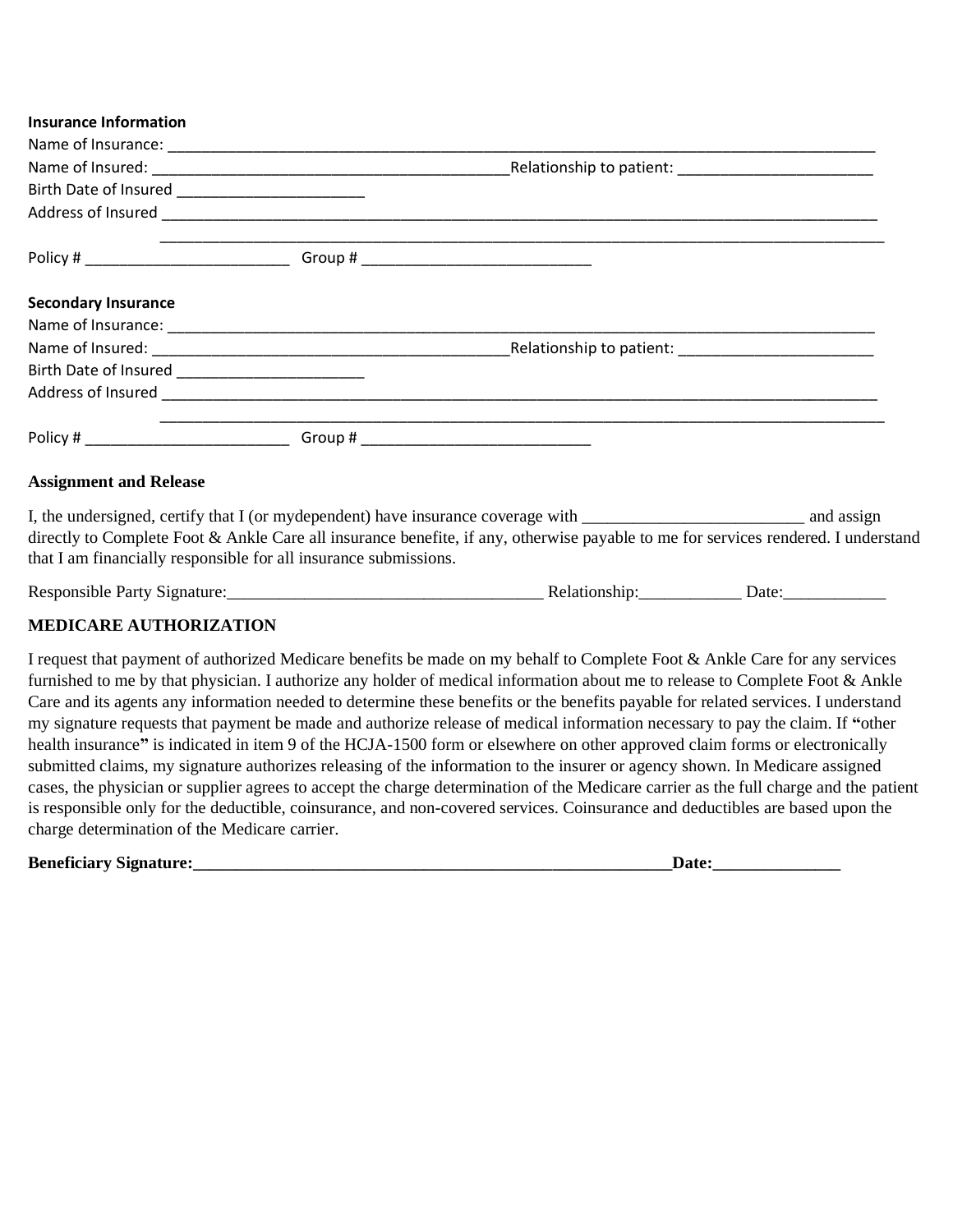

# **Patient Health History**

|                                                            | Height <b>Height</b> | Weight                                                                                                        |
|------------------------------------------------------------|----------------------|---------------------------------------------------------------------------------------------------------------|
|                                                            |                      | Phone and the contract of the contract of the contract of the contract of the contract of the contract of the |
| <b>Preferred Pharmacy</b>                                  |                      |                                                                                                               |
|                                                            |                      |                                                                                                               |
| Pharmacy Address (or cross streets) ______________________ |                      |                                                                                                               |
|                                                            |                      |                                                                                                               |
| Other Allergies: National Action of the Allergies:         |                      |                                                                                                               |

## **List of Medications you are currently on:**

| Name of medicine | <b>Dose</b> | Frequency | <b>Reason for taking</b> |  |
|------------------|-------------|-----------|--------------------------|--|
|                  |             |           |                          |  |
|                  |             |           |                          |  |
|                  |             |           |                          |  |
|                  |             |           |                          |  |
|                  |             |           |                          |  |
|                  |             |           |                          |  |
|                  |             |           |                          |  |
|                  |             |           |                          |  |

\_\_\_\_\_\_\_\_\_\_\_\_\_\_\_\_\_\_\_\_\_\_\_\_\_\_\_\_\_\_\_\_\_\_\_\_\_\_\_\_\_\_\_\_\_\_\_\_\_\_\_\_\_\_\_\_\_\_\_\_\_\_\_\_\_\_\_\_\_\_\_\_\_\_\_\_\_\_\_\_\_\_\_\_\_\_\_\_\_\_\_\_\_\_\_\_\_\_\_\_\_\_\_\_ \_\_\_\_\_\_\_\_\_\_\_\_\_\_\_\_\_\_\_\_\_\_\_\_\_\_\_\_\_\_\_\_\_\_\_\_\_\_\_\_\_\_\_\_\_\_\_\_\_\_\_\_\_\_\_\_\_\_\_\_\_\_\_\_\_\_\_\_\_\_\_\_\_\_\_\_\_\_\_\_\_\_\_\_\_\_\_\_\_\_\_\_\_\_\_\_\_\_\_\_\_\_\_\_ \_\_\_\_\_\_\_\_\_\_\_\_\_\_\_\_\_\_\_\_\_\_\_\_\_\_\_\_\_\_\_\_\_\_\_\_\_\_\_\_\_\_\_\_\_\_\_\_\_\_\_\_\_\_\_\_\_\_\_\_\_\_\_\_\_\_\_\_\_\_\_\_\_\_\_\_\_\_\_\_\_\_\_\_\_\_\_\_\_\_\_\_\_\_\_\_\_\_\_\_\_\_\_\_ \_\_\_\_\_\_\_\_\_\_\_\_\_\_\_\_\_\_\_\_\_\_\_\_\_\_\_\_\_\_\_\_\_\_\_\_\_\_\_\_\_\_\_\_\_\_\_\_\_\_\_\_\_\_\_\_\_\_\_\_\_\_\_\_\_\_\_\_\_\_\_\_\_\_\_\_\_\_\_\_\_\_\_\_\_\_\_\_\_\_\_\_\_\_\_\_\_\_\_\_\_\_\_\_ \_\_\_\_\_\_\_\_\_\_\_\_\_\_\_\_\_\_\_\_\_\_\_\_\_\_\_\_\_\_\_\_\_\_\_\_\_\_\_\_\_\_\_\_\_\_\_\_\_\_\_\_\_\_\_\_\_\_\_\_\_\_\_\_\_\_\_\_\_\_\_\_\_\_\_\_\_\_\_\_\_\_\_\_\_\_\_\_\_\_\_\_\_\_\_\_\_\_\_\_\_\_\_\_

## **List Surgeries you have had:**

## **Family History**

List medical conditions that any blood relatives have

**Relative's relationship to you (ex. Son, maternal grandmother, etc) Medical Condition**

**Do you smoke**? YES / NO **Type** (circle any that apply) Cigarettes Cigars Pipe Other Amount per day: \_\_\_\_ Years smoked\_\_\_ **Do you drink alcohol**? YES / NO **Type** (circle any that apply) Beer Wine Hard Liquor Amount per day \_\_\_\_ month\_\_\_\_Year\_\_\_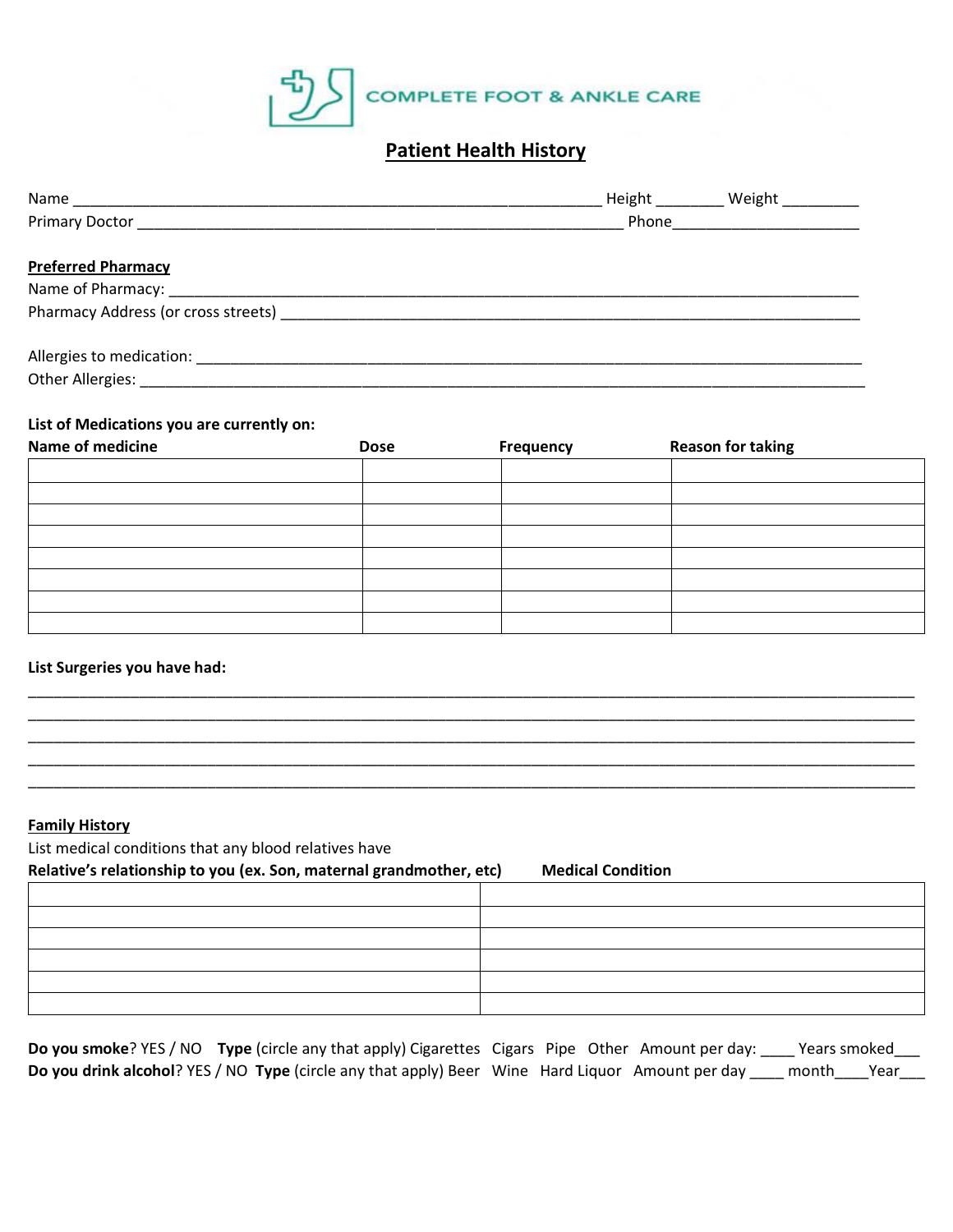Please mark any of the following that you have

- 
- 
- 
- 
- $\equiv$  Weakness
- 
- $\equiv$  Weight Loss  $\equiv$

- 
- $\equiv$  Fainting
- $\equiv$  Headache
- $\equiv$  Pain
- 

- $\_$  Bleeding
- $\equiv$  Discharge
- $\equiv$  Infection
- 

- $\equiv$  Bleeding
- $\equiv$  Dentures
- 
- 
- 
- $\overline{\phantom{a}}$  Infections
- 
- Throat/Neck \_\_ Nausea \_\_ Weakness \_\_ Blood Clots
- 
- 
- 
- 

- \_\_ Blurred Vision \_\_ Memory Loss
- \_\_ Cataracts
- \_\_ Contacts
- \_\_ Eyeglasses
- \_\_ Glaucoma
- \_\_ Infections

| Constitutional     | Respiratory                    | Musculoskeletal                | Skin                            |
|--------------------|--------------------------------|--------------------------------|---------------------------------|
| Chills             | Asthma                         | Ankle Sprain                   | Athlete's Foot                  |
| Fatigue            | <b>Bronchitis</b>              | Arch Pain                      | <b>Dryness</b>                  |
| Fever              | COPD                           | Arthritis                      | Eczema                          |
| Loss of Appetite   | $\qquad$ Cough                 | <b>Back Problems</b>           | <b>Fungal Nails</b>             |
| Weakness           | Short of breath                | <b>Broken Ankle</b>            | Hives                           |
| Weight Gain        | TB                             | <b>Broken Foot Bone</b>        | <b>Ingrown Nails</b>            |
| <b>Weight Loss</b> | Wheezing                       | <b>Bunions</b>                 | Itching                         |
|                    |                                | Callouses                      | Keloid Scar                     |
| Head               | Cardiovascular                 | <b>Childhood Foot Problems</b> | Lumps                           |
| <b>Dizziness</b>   | _ Chest Pain                   | Corns                          | <b>Mole Changes</b>             |
| Fainting           | Cramps in legs/feet            | <b>Flat Feet</b>               | Rash                            |
| Headache           | _ Extremity(s) cool            | _ Gait (walking) problems      | Warts                           |
| Pain               | Hair loss on legs              | Gout                           |                                 |
| Sweats             | Heart murmur                   | Hammer/Mallet Toes             | Neurological                    |
|                    | <b>High Blood Pressure</b>     | <b>Heel Pain</b>               | <b>Blackouts</b>                |
| <b>ENT</b>         | <b>History of Heart Attack</b> | High Arch Feet                 | <b>Burning</b>                  |
| Nose               | Leg or Foot Ulcers             | In-toeing                      | <b>Charcot Neuroarthropathy</b> |
| Bleeding           | Palpatations                   | Joint Implants                 | Fainting                        |
| Discharge          | <b>Replacement Heart Valve</b> | Joint Pain                     | Neuromas                        |
| Infection          | _ Varicose Viens               | Joint Stiffness                | Numbness                        |
| Obstruction        |                                | Knee Pain                      | Speech Disorders                |
| Mouth              | Gastrointestinal               | Lower Back Pain                | Strokes                         |
| Bleeding           | Constipation                   | <b>Muscle Cramps</b>           | Tingling                        |
| Dentures           | <b>Excessive Thirst</b>        | <b>Muscle Stiffness</b>        | Tremors                         |
| Dry Mouth          | <b>Gall Bladder Disease</b>    | Neuroma                        | <b>Unsteady Gait</b>            |
| Ears               | Heartburn                      | Paralysis                      |                                 |
| <b>Hearing Aid</b> | Hepatitis                      | <b>Restricted Motion</b>       | Hematologic/Lymph               |
| Infections         | Jaundice                       | Shoe insert use                | Anemia                          |
| Ringing            | Liver Disease                  | <b>Toe Walking</b>             | <b>Bleeding Easily</b>          |
| Throat/Neck        | Nausea                         | Weakness                       | <b>Blood Clots</b>              |
| Hoarseness         | <b>Rectal Bleeding</b>         |                                | <b>Bruises Easily</b>           |
| Lumps              | <b>Swallowing Problems</b>     | Endocrine                      | <b>Recent Chemotherapy</b>      |
| Sore Throat        |                                | Goiter                         | Slow Healing Cuts               |
| _Tenderness        | Psychiatric                    | Sweats                         | _ Swollen Glands                |
|                    |                                |                                |                                 |

- 
- 
- 
- 
- \_\_ Depression \_\_ Thyroid \_\_ Transfusion Reaction
	-
- 
- -
	-
	-
	-
	-
	-
	-
- 
- 
- 
- 
- 
- 
- Eye \_\_\_\_\_\_\_\_\_\_\_\_\_\_\_\_\_\_\_\_\_\_\_\_\_\_\_Disorientation
- 
- 
-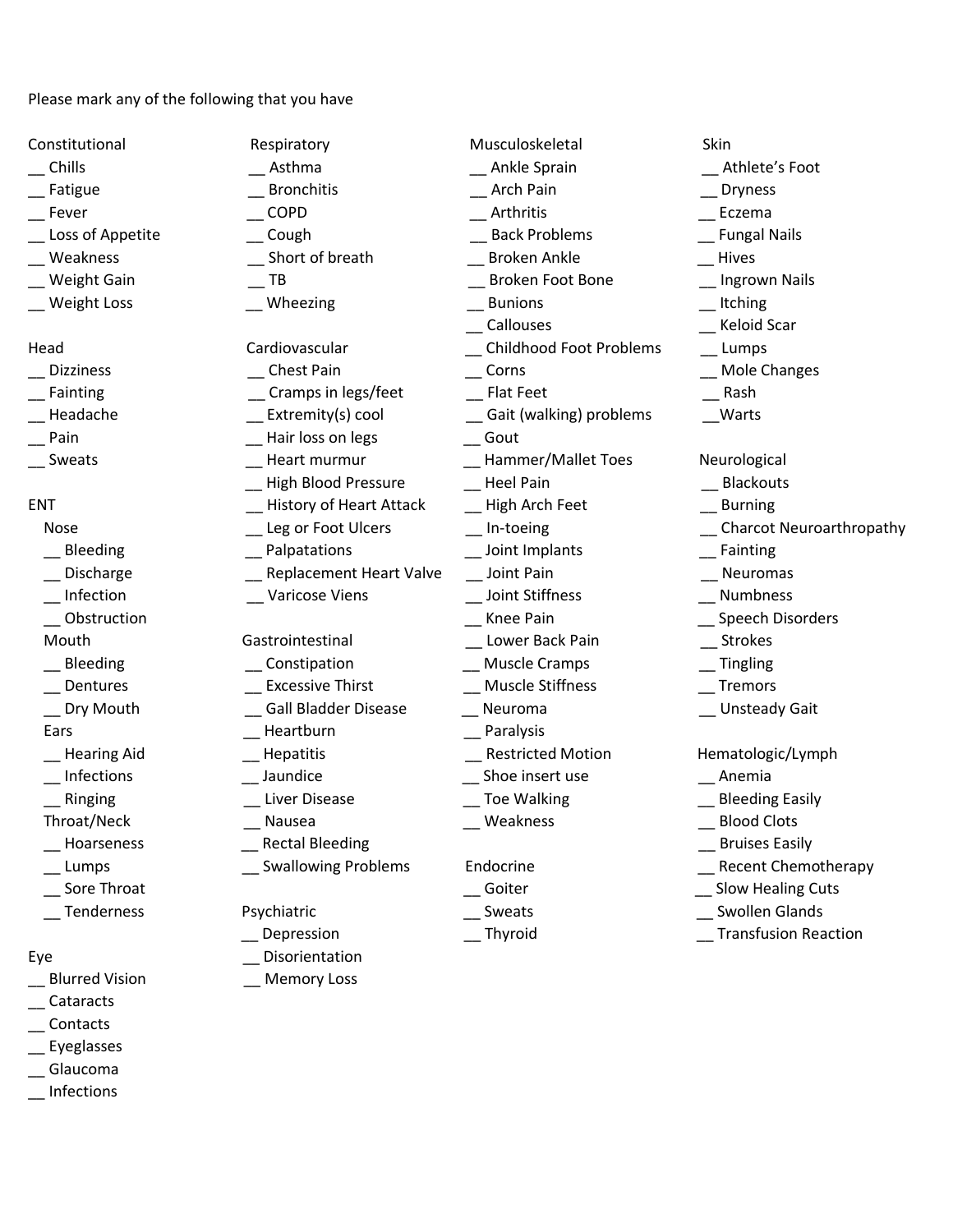Please mark any of the following Medical Conditions that you have/had

| Anemia                         | Cancer                   | __ Epilepsy      | <b>Heart Attack</b>    |
|--------------------------------|--------------------------|------------------|------------------------|
| Anxiety                        | Type                     | GERD             | Migraine               |
| Arthritis                      | High Cholesterol         | Glaucoma         | Pneumonia              |
| Asthma                         | Dementia                 | Gout             | <b>Kidney Stone</b>    |
| <b>Back Problem</b>            | Depression               | HIV              | Stroke                 |
| <b>Coronary Artery Disease</b> | Dermatitis               | Headache         | ΤВ                     |
| <b>CHF</b>                     | <b>Diabetes</b>          | <b>Hepatitis</b> | <b>Thyroid Disease</b> |
| <b>COPD</b>                    | (circle) Type 1 / Type 2 | Hypertension     | Ulcer (GI)             |

| Have you ever broken a bone in your foot or ankle? YES /NO |       |
|------------------------------------------------------------|-------|
| Which bone?                                                | When? |
| Have you had a problem with this area since that time?     |       |

What is your normal shoe size? \_\_\_\_\_\_\_\_\_\_\_\_\_\_

Please answer the following:

| 1. Do you have difficulty sleeping as a result of foot or leg pain?                                            | Yes/ No |
|----------------------------------------------------------------------------------------------------------------|---------|
| 2. Do you have persistent stomach problems not associated with another diagnosis?                              | Yes/No  |
| 3. Do you have a loss of balance and coordination, difficulty walking or moving your arms?                     | Yes/ No |
| 4. Do you have pain, tingling, loss of sensation, burning or freezing sensation, in your hands or feet? Yes/No |         |
| 5. Do you have abnormalities in blood pressure or pulse or unusual sweating?                                   | Yes/ No |
| 6. Do you have dry skin in the upper or lower extremities?                                                     | Yes/No  |

**\_\_\_\_\_\_\_\_\_\_\_\_\_\_\_\_\_\_\_\_\_\_\_\_\_\_\_\_\_\_\_\_\_\_\_\_\_\_\_\_\_\_\_\_\_\_\_\_\_\_\_\_\_\_\_\_\_\_\_\_\_\_\_\_\_\_\_\_\_\_\_\_\_\_\_\_\_\_\_\_\_\_\_\_\_\_\_\_\_\_\_\_\_**

**\_\_\_\_\_\_\_\_\_\_\_\_\_\_\_\_\_\_\_\_\_\_\_\_\_\_\_\_\_\_\_\_\_\_\_\_\_\_\_\_\_\_\_\_\_\_\_\_\_\_\_\_\_\_\_\_\_\_\_\_\_\_\_\_\_\_\_\_\_\_\_\_\_\_\_\_\_\_\_\_\_\_\_\_\_\_\_\_\_\_\_\_\_**

**\_\_\_\_\_\_\_\_\_\_\_\_\_\_\_\_\_\_\_\_\_\_\_\_\_\_\_\_\_\_\_\_\_\_\_\_\_\_\_\_\_\_\_\_\_\_\_\_\_\_\_\_\_\_\_\_\_\_\_\_\_\_\_\_\_\_\_\_\_\_\_\_\_\_\_\_\_\_\_\_\_\_\_\_\_\_\_\_\_\_\_\_\_**

# **What is the purpose of your visit today?**

**On a scale of 1 –10, how does your condition make you feel? (Please circle)**

|         |  | 2 3 4 5 6 7 8 9 |               |  |  |             |  |
|---------|--|-----------------|---------------|--|--|-------------|--|
| No Pain |  |                 | Moderate pain |  |  | Severe Pain |  |